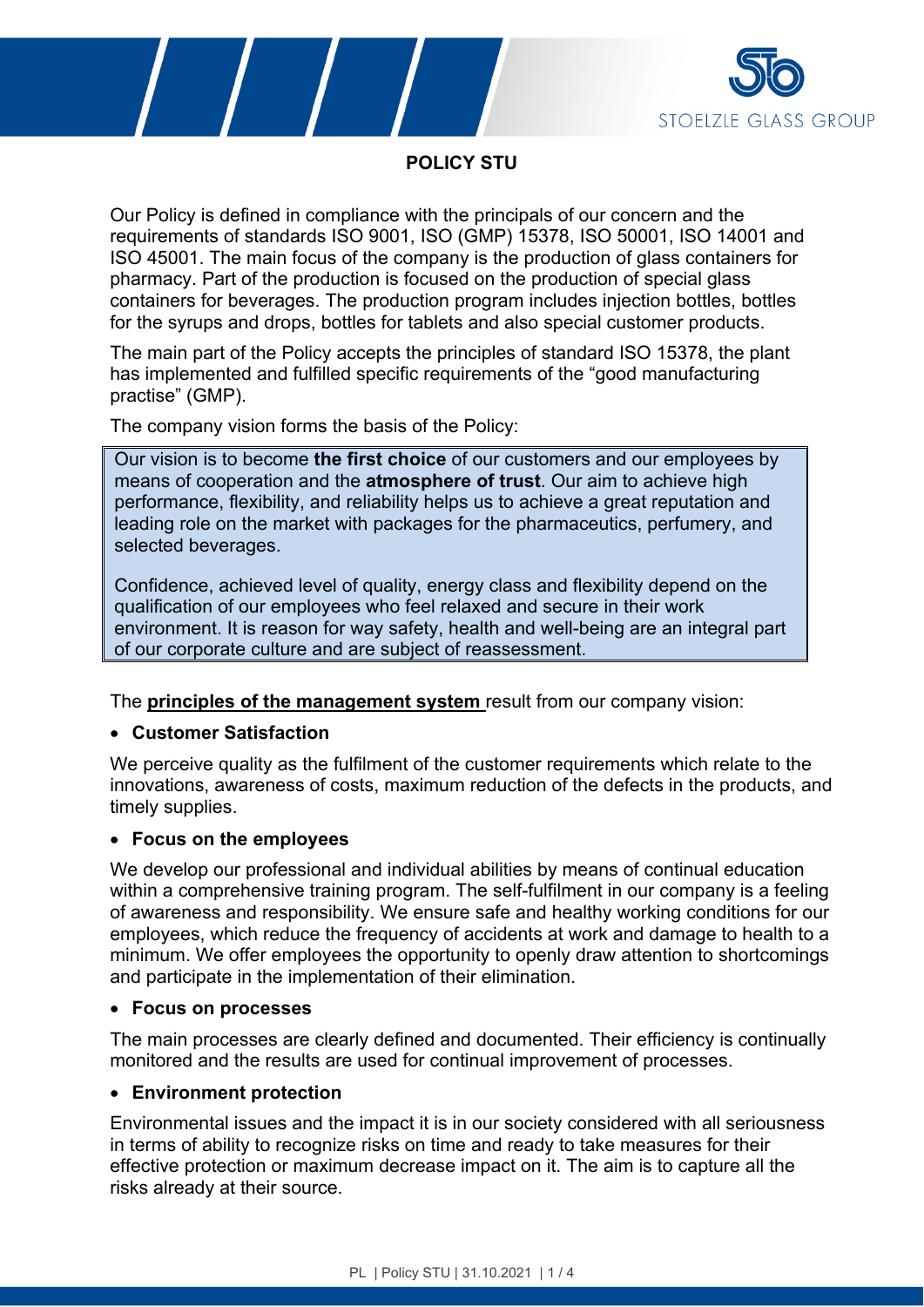

The company's management and all its employees are committed to consistently separate waste by type and thereby minimize the risks and impacts on the environment. Management commitment includes the efficient use of materials and raw materials, reducing the amount of waste produced and their subsequent use to slow pumping of raw materials.

We conducted a comprehensive assessment of incoming raw materials, energy and other resources in the process of production and storage. Likewise they were assessed every emerging products, waste materials, waste, emissions, waste water and associated resulting burden on the environment. All identified aspects were evaluated according to the severity of the impact on the environment and their management has become an integral part of all activities.

We are committed for long time working on these aspects and thereby gradually reduce the negative impact of our company on the environment.

Management of the company together with its employees is committed to fulfill all legal and other mandatory requirements and obligations associated with the production and storage so as to prevent negative impacts on the environment and citizens in the immediate vicinity of the company's operations.

Company management communicates openly its attitude towards the environment to all its employees, customers, partners and other interested parties. The company management is fully aware of the seriousness of the environmental impact. We are committed to a gradual continuous improvement of environmental management and improving its environmental performance for current and future generations.

### **Focus to occupational safety and health protection**

The operation of the company is largely responsive to the heavy industry, and due to it is necessary to establish and maintain procedures for identification of hazardous and potentially risky activities or places and take measures to reduce the risk of their occurrence or mitigate their health and safety impacts to our employees or other persons moving within the company premises.

The company has been paying long-term attention to the health of its employees, whether through regular medical examinations, providing appropriate protective equipment, organizing professional training or allocating corporate benefits to sports activities, providing massages, purchasing medical aids or medicines.

The company focuses on regular verification of the situation in individual workplaces, discussions with selected teams of workers whose task is to draw attention to hazardous or dangerous places, to record injuries and near-misses and to search for effective solutions to resolve inappropriate conditions or status.

The company management is committed to monitor health and safety at work and continuously status improvement, reduce workplace injuries and supports this commitment through regular meetings with executives and employee representative for occupational safety and health to gather and evaluate information on hazardous or risky activities and places, to encourage their participation on project and release the necessary resources to achieve the set target.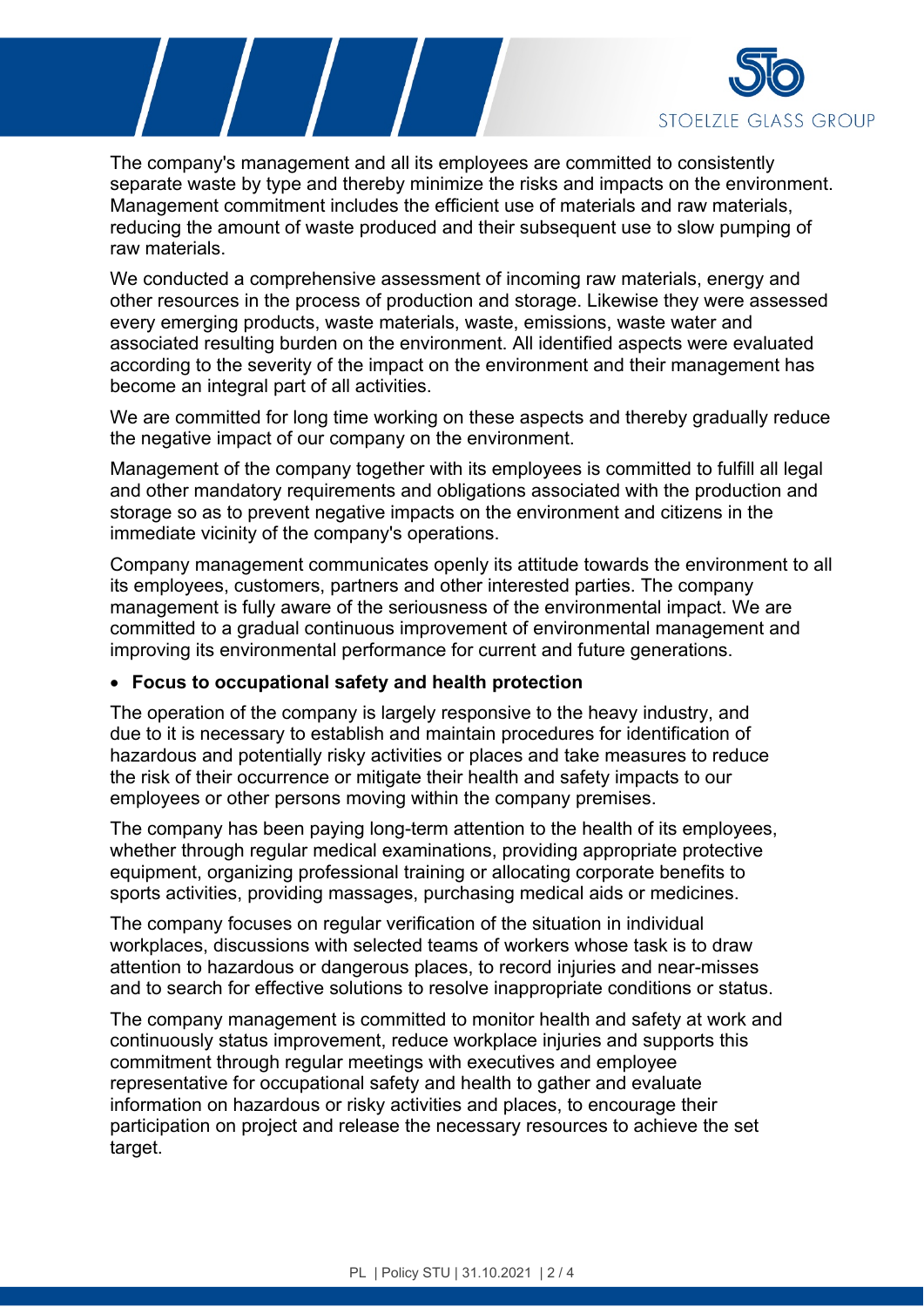

The Company's management is committed to complying with applicable occupational safety and health legislation and emphasizes their importance to all its employees, externally to its suppliers and partners.

### **Focus on savings in the area of energies**

The principles defined by our energy management help us to evaluate our energy consumption, select the energy saving devices and solutions including the purchase of services, and permanently reduce the energy consumption for our demanding operation devices.

Our management is committed to continual reduction of energy consumption, and the commitment is supported with regular planning, acquiring and evaluating of information, and releasing the required means in order to achieve the defined goals and target values.

The company management is committed to comply with the applicable legal and other requirements as regards the use and consumption of energies and energy efficiency, and the management highlights the importance of the compliance with the requirements internally to the employees, and externally to its partners. The management adheres to the principles of reducing the energy consumption, energy demands, and increasing the energy efficiency during the planning and implementation of the intended investment, purchase of devices, materials, and services, and in the business area.

### **Continuous improving**

We exert all our efforts to discover our weak points, to analyse the reason, and remedy the found weak points.

### **Good manufacturing practise**

The requirements of GMP are not perceived solely as the instructions of ISO 15378, but also as the recommendations of our pharmaceutics customers.

Testing of the production process and devices for suitability are performed by means of validation and qualification.

## **FMEA concept**

Any risks for the customer and the end-user are evaluated by a FMEA analysis. They are avoided by corresponding actions with the utmost security. The measures are continuously monitored and actualized, where necessary. Another method for assessing severity is used to assess environmental aspects, safety and health risks.

The management system is the scope for the Policy implementation and for achieving the goals and target values. The management system includes the defined structural and process responsibilities within the plant organization, the activities related to quality, good manufacturing practise, and energy management, management of health and safety how are planned in order to ensure continual development. The activities are performed in order to gain and retain the customers for a long time, and also suitable and long lasting partners in business.

The company management and all employees are committed to manage their activities and perform their work in compliance with this policy and its principles, and ensure the fulfilment of the requirements and expectations of our customers and partners.